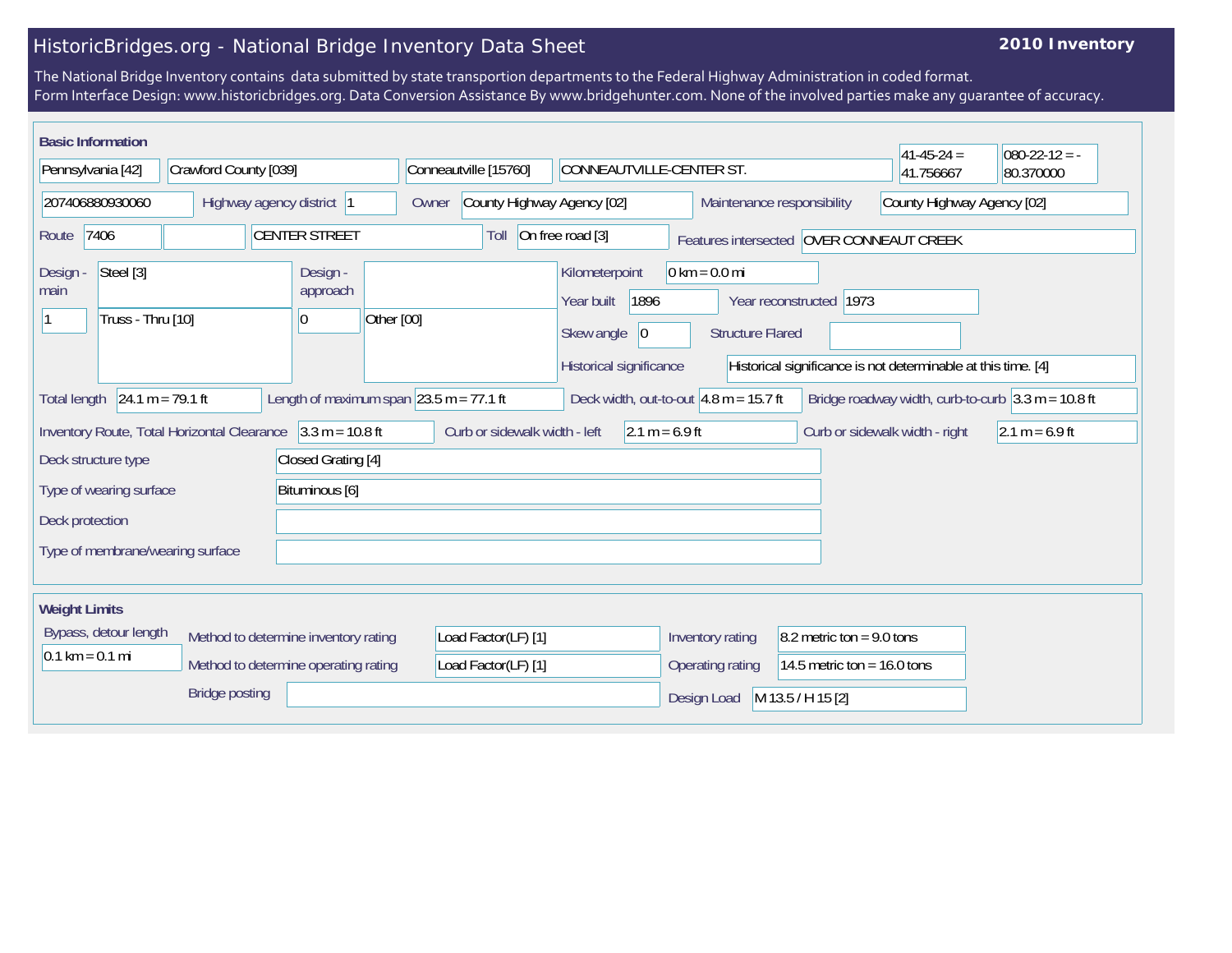| <b>Functional Details</b>                                                                                                             |                                                                                      |                                                              |                                                       |  |  |  |
|---------------------------------------------------------------------------------------------------------------------------------------|--------------------------------------------------------------------------------------|--------------------------------------------------------------|-------------------------------------------------------|--|--|--|
| 250<br>Average daily truck traffi<br>Average Daily Traffic                                                                            | Year 2006<br>%                                                                       | 350<br>Future average daily traffic                          | 2026<br>Year                                          |  |  |  |
| Road classification<br>Local (Urban) [19]                                                                                             | Lanes on structure  1                                                                |                                                              | Approach roadway width<br>$5.2 m = 17.1 ft$           |  |  |  |
| Type of service on bridge Highway-pedestrian [5]                                                                                      |                                                                                      | Direction of traffic One lane bridge for 2 - way traffic [3] | Bridge median                                         |  |  |  |
| Parallel structure designation<br>No parallel structure exists. [N]                                                                   |                                                                                      |                                                              |                                                       |  |  |  |
| Waterway [5]<br>Type of service under bridge                                                                                          | 0 <br>Lanes under structure                                                          | Navigation control                                           |                                                       |  |  |  |
| Navigation vertical clearanc<br>$0 = N/A$                                                                                             |                                                                                      | Navigation horizontal clearance $ 0 = N/A$                   |                                                       |  |  |  |
| Minimum navigation vertical clearance, vertical lift bridge $ 0 m = 0.0 ft$                                                           |                                                                                      | Minimum vertical clearance over bridge roadway               | $4 m = 13.1 ft$                                       |  |  |  |
| Minimum lateral underclearance reference feature Feature not a highway or railroad [N]                                                |                                                                                      |                                                              |                                                       |  |  |  |
| Minimum lateral underclearance on right $ 0 = N/A$                                                                                    | Minimum lateral underclearance on left $0 = N/A$                                     |                                                              |                                                       |  |  |  |
| Minimum vertical underclearance reference feature Feature not a highway or railroad [N]<br>Minimum Vertical Underclearance $ 0 = N/A$ |                                                                                      |                                                              |                                                       |  |  |  |
| Appraisal ratings - underclearances N/A [N]                                                                                           |                                                                                      |                                                              |                                                       |  |  |  |
|                                                                                                                                       |                                                                                      |                                                              |                                                       |  |  |  |
| <b>Repair and Replacement Plans</b>                                                                                                   |                                                                                      |                                                              |                                                       |  |  |  |
| Type of work to be performed                                                                                                          | Work to be done by contract [1]<br>Work done by                                      |                                                              |                                                       |  |  |  |
| Replacement of bridge or other structure because<br>of substandard load carrying capacity or substantial                              | Bridge improvement cost<br>$\overline{0}$<br>$ 0\rangle$<br>Roadway improvement cost |                                                              |                                                       |  |  |  |
| bridge roadway geometry. [31]                                                                                                         | Length of structure improvement                                                      | 30 m = $98.4$ ft                                             | Total project cost<br>1000                            |  |  |  |
|                                                                                                                                       | Year of improvement cost estimate                                                    | 2002                                                         |                                                       |  |  |  |
|                                                                                                                                       | Border bridge - state                                                                |                                                              | Border bridge - percent responsibility of other state |  |  |  |
|                                                                                                                                       | Border bridge - structure number                                                     |                                                              |                                                       |  |  |  |